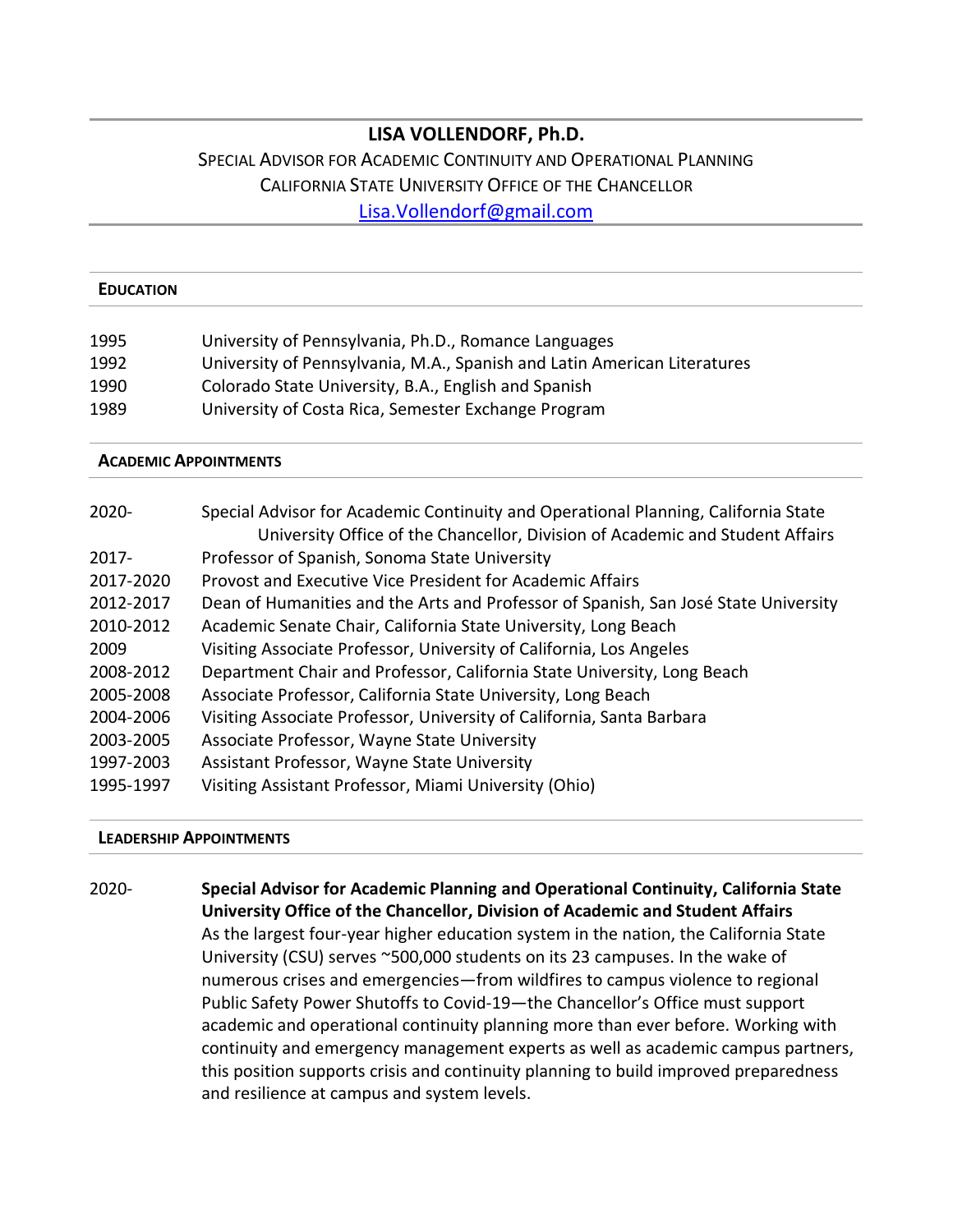## *Responsibilities:*

- **Academic leadership:** Develop academic continuity guidelines in consultation with system and campus partners to improve emergency preparedness and resilience.
- **Strategic communications:** Develop and support strategic communications related to academic matters in the CSU.
- **Diversity, equity, and inclusion:** Ensure a framework of inclusive excellence is brought to bear in all matters related to crisis leadership across the CSU.
- **Student success:** Provide leadership for review and analysis of campus-based policies and practices related to credit awarded for prior learning.
- **Faculty success:** Support ongoing systemwide faculty development programs through the CSU Institute for Teaching and Learning.
- **Crisis management and resiliency:** Collaborate with subject-matter experts at the system and campus levels to develop innovative approaches to supporting campuses and the academic enterprise in times of crisis and closure.

## *Accomplishments:*

- **Academic leadership:** Created systemwide Academic Continuity Plan guidelines in collaboration with continuity officers, emergency managers, and academic leaders.
- **Strategic communications:** Devised communication and emergency operations structure and protocols for mission continuity with system emergency manager.
- **Diversity, equity, and inclusion:** Pursued grant opportunities to expand mental health and support services for at-risk students impacted by wildfires; integrated equity and inclusion framework into emergency response protocols.
- **Student success:** Authored new Student Credit Hour Policy for systemwide implementation in fall 2021 in alignment with federal and accreditation guidelines.
- **Faculty success:** Worked with a Faculty Development Resiliency Working Group to devise practices and policies to support faculty and students during disruptions.
- **Crisis management and resiliency:** Spearheaded and wrote white paper on The Post-Pandemic University for senior leadership in the CSU.
- **2017-20 Provost and Executive Vice President for Academic Affairs, Sonoma State University** Sonoma State is a regionally serving public university committed to educational access and excellence. Guided by our core values and driven by a commitment to the liberal arts and sciences, Sonoma State serves 9,000 students and delivers high-quality education through innovative programs that leverage the economic, cultural, and natural resources of the North Bay. As one of the 23 campuses in the California State University and a designated Hispanic Serving Institution, Sonoma State strives for excellence, affordability, and accessibility in public education.

## *Responsibilities:*

• **Academic leadership:** Provide leadership and vision in support of 580 faculty and 200 staff in six schools, Extended Education, the library, I.T., Admissions, Records, Faculty Affairs, Institutional Effectiveness, and Academic Programs. Manage budget of ~\$90M.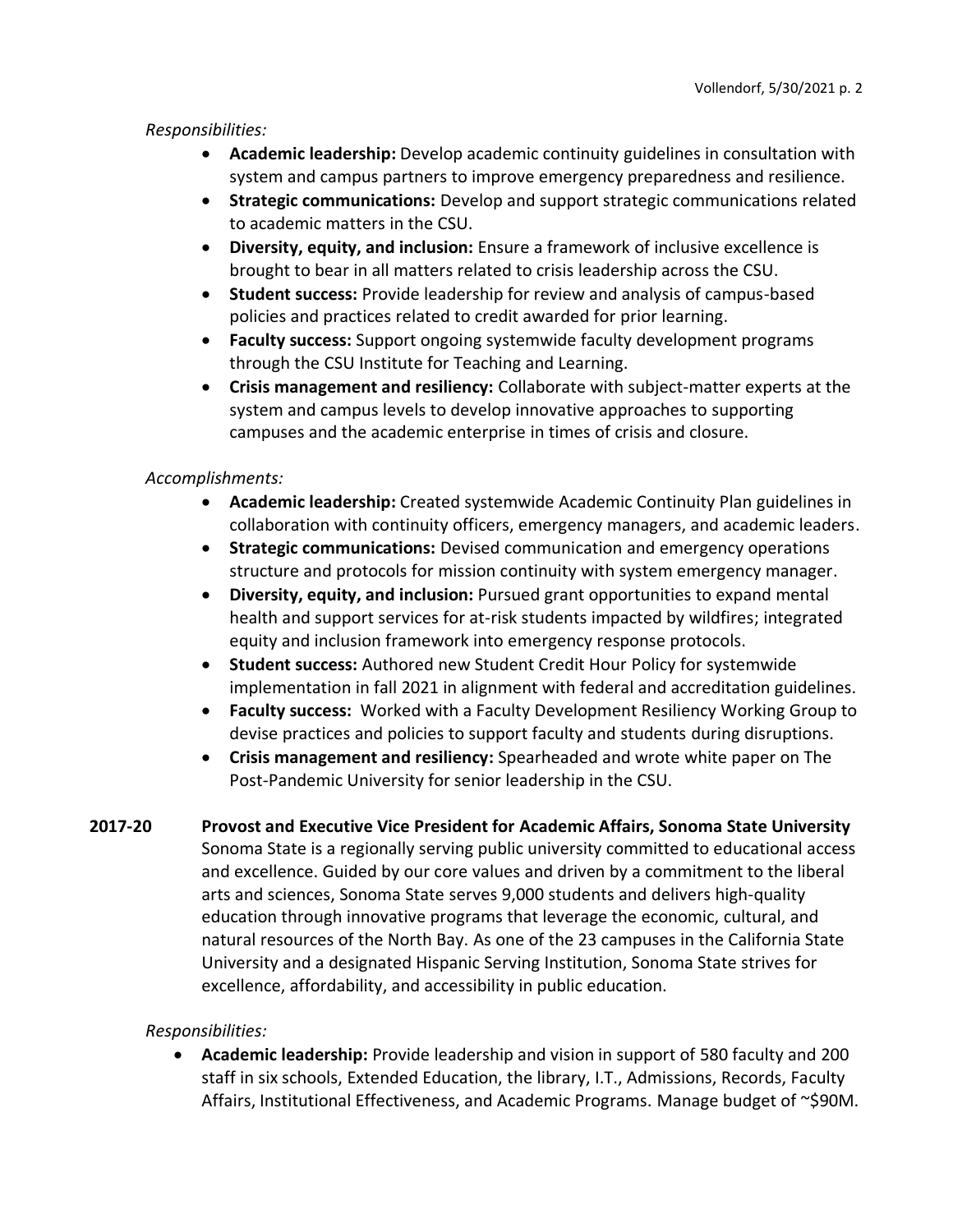- **Strategic planning and strategic budgeting:** Lead strategic planning and strategic budgeting in collaboration with campus and community stakeholders.
- **Shared governance:** Work collaboratively in a shared governance environment to support faculty, staff, students, and the university and division strategic plans.
- **Student success and enrollment management:** Build and sustain strategic enrollment management to meet enrollment, graduation, and retention targets, including elimination of equity gaps for under-represented and Pell-eligible students.
- **Faculty and staff success:** Support faculty and staff in Academic Affairs with necessary resources for their success while effectively working in a unionized environment.
- **Diversity, equity, and social justice:** Support ongoing, integrated campus-wide disciplinary diversity, equity, and inclusion efforts, including diversifying faculty and staff and student pipelines for under-represented groups and disciplines.
- **Community engagement and strategic partnerships:** Lead community and civic engagement efforts that advance academic excellence and student success.
- **Fundraising:** Develop and operationalize institutional fundraising strategies with donors, philanthropic foundations, and other strategic partners.
- **Sustainability and environmental inquiry:** Collaborate with Chief Business Officer to support climate action plan and academic integration of sustainability issues.
- **Emergency and crisis management:** Emergency operations leader and strategist.

## *Accomplishments:*

- **Academic leadership:** Supported the transformation of I.T., admissions, and recruitment into service-oriented units; created new units to support student, faculty, and staff success (Institutional Effectiveness and Office of Research); allocated resources to better support research, graduate programs, and assessment.
- **Strategic planning and strategic budgeting:** Designed and led university's strategic planning process, resulting in Building our Future @ SSU: Strategic Plan 2025; co-led strategic budgeting and business process improvements with Chief Business Officer.
- **Shared governance:** Oversaw faculty-led curricular reform of General Education to increase transfer student access and worked with shared governance partners to identify priorities and implement action plans.
- **Student success and enrollment management:** Improved four-year graduation rates by 8% in two years to 41%; SSU achieved #1 two-year graduation rates for transfers (64%) in the CSU and was named #12 in the nation as a transfer-serving institution; created a campus-wide strategic enrollment management (SEM) structure enabling creation of plan aligned with K-12 partnerships and workforce planning.
- **Faculty and staff success:** Created budgetary and staffing infrastructure to support research and professional development, including tripling research funding. Codeveloped a salary equity plan to improve recruitment and retention.
- **Diversity, equity, and social justice:** Implemented diversity hiring practices resulting the 3 most diverse cohorts of faculty hires in SSU history; supported launch of President's Equity, Diversity, Inclusion, and Climate Council; provided leadership for STEM diversification, STEM Summer Bridge, Graton Rancheria environmental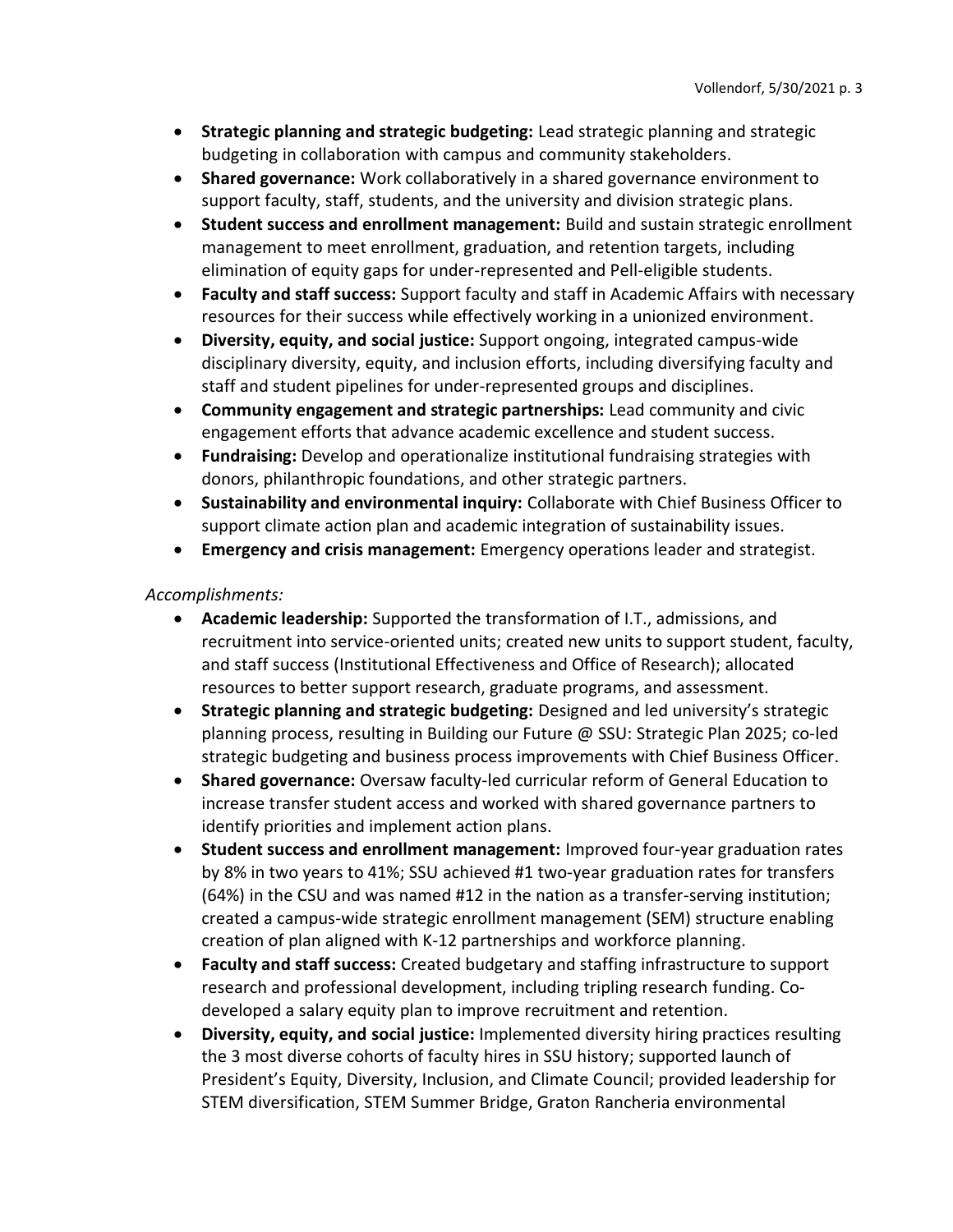education gift, girls' Tinker Academy, and teacher pipeline diversification grants.

- **Community engagement and strategic partnerships:** Established partnerships with local organizations (e.g., Career and Technical Education Foundation, Coppola Winery, Santa Rosa Junior College) to increase regional educational attainment and access.
- **Fundraising:** Secured private philanthropic and foundation gifts totaling more than \$8M to date and developed strategy in support of low-income, First Gen students.
- **Sustainability and environmental inquiry:** Led campus-wide sustainability efforts in partnership with Chief Business Officer and key faculty and staff, leading to signing of Second Nature Climate Commitment and creation of campus climate action plan.
- **Emergency and crisis management:** Served as Public Information Officer during six different declared emergencies as Public Information Officer and Policy Team member.

## **2012-17 Dean, College of Humanities and the Arts, San José State University**

San José State University is a comprehensive, urban, Hispanic Serving Institution serving a diverse community of 33,000 students in Silicon Valley. The college has 500 faculty and staff in a college that serves 4,200 majors. The College of Humanities and the Arts provides a high-quality liberal arts education focused on creativity, innovation, and problem solving to prepare students to be compassionate, informed citizens of the world.

### *Responsibilities:*

- **Academic leadership:** Manage budget of ~\$40M, personnel, facilities, accreditation, grants, enrollment, student success of a highly diverse College.
- **Student success:** Engage in strategic enrollment management and high-impact practices to support graduation, retention, and enrollment goals.
- **Faculty and staff success**: Create an environment of respect and community among faculty, staff, and students in nine departments and three centers through shared governance, fundraising, strategic planning, and support for faculty research.
- **Diversity, equity, and social justice:** Ensure ongoing training, improvement of hiring processes, and inclusive excellence efforts in the college.
- **Fundraising:** Raise funds from philanthropic foundations, corporations, and individuals.
- **Strategic partnerships:** Develop civic, non-profit, and corporate sponsorships in support of interdisciplinary arts and civic applications of technology.
- **Arts and education leadership:** Lead civic, community, and industry engagement efforts in support of interdisciplinarity and diversified STEM teacher pipelines.

## *Accomplishments:*

- **Academic leadership:** Led strategic planning; shepherded a successful college restructure; built a successful composition program; and secured grants to support interdisciplinary arts and technology programs.
- **Student success**: Improved student success and support through strategic enrollment management, curricular reform, and new Student Success Center with 5 staff advisors.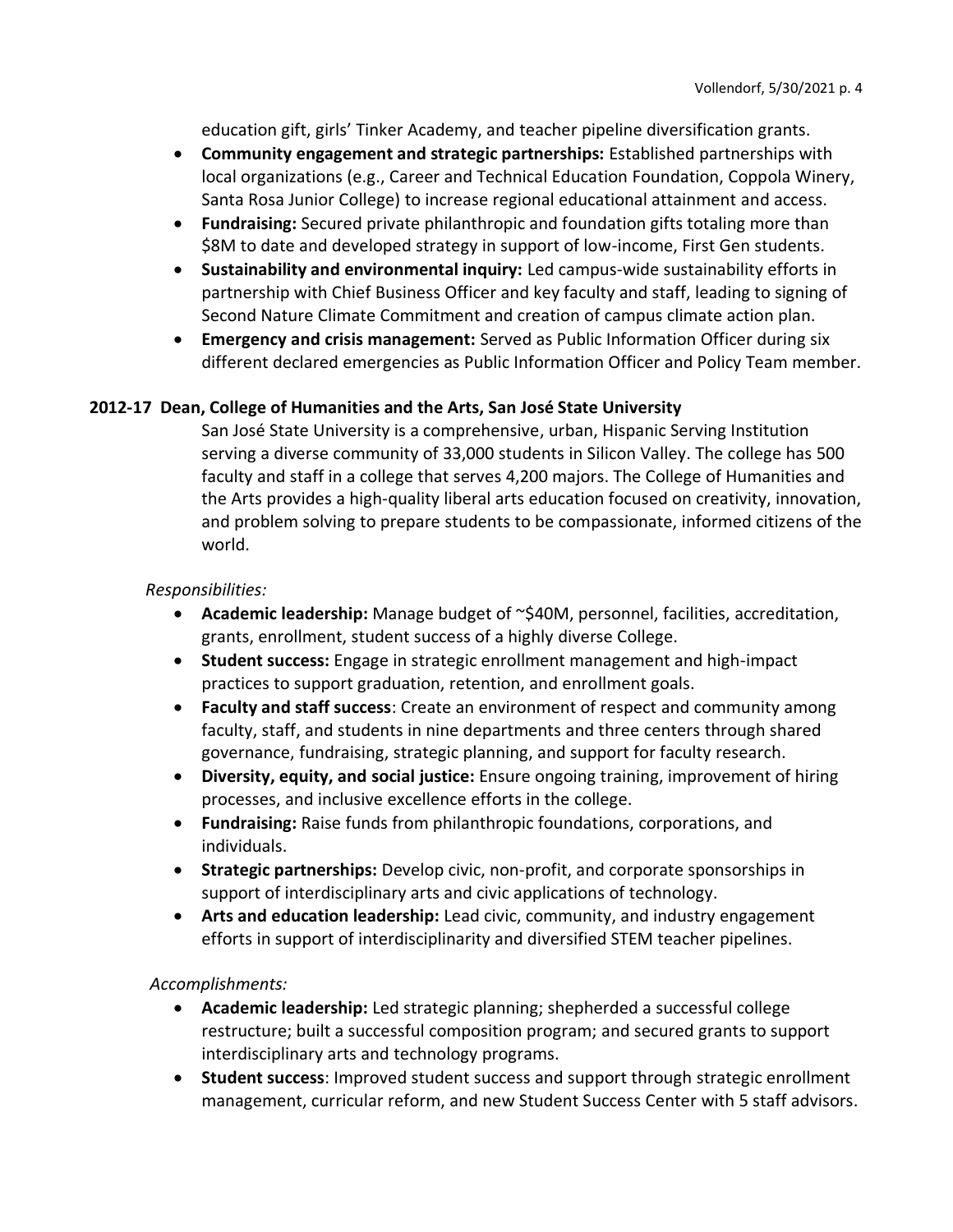- **Faculty and staff success:** Enhanced support for faculty and staff through professional development, research, and innovation funding; Created Deans' Leadership Academy to mentor and support SJSU faculty development.
- **Diversity, equity, and social justice:** Partnered with department chairs and Faculty Affairs to improve hiring processes, resulting in increasingly diverse cohorts; oversaw elimination of remedial English, which improved retention and graduation rates.
- **Fundraising:** Raised ~\$14M and built infrastructure for donor stewardship.
- **Strategic partnerships:** Led Hammer Theatre initiative on behalf of university and in partnership with the city to create a vibrant downtown performing arts center; partnered with city, Intel, Microsoft, AutoDesk, TechShop, and the Knight Foundation in support of civic and social applications of interdisciplinarity and tech.
- **Arts and education leadership**: Championed university-wide interdisciplinary (STEM-ARTS) innovation resulting in civic and industry sponsored prototyping challenges.

## **2010-12 Academic Senate Chair, California State University, Long Beach**

California State University, Long Beach, is a comprehensive urban institution that serves a diverse community of more than 37,000 students and forms part of the 23 campus CSU system. The university has a strong tradition of student success.

## *Responsibilities:*

- **Advocate** for faculty, staff, and students to ensure effective shared governance while building consensus among diverse constituencies.
- **Oversee** and run Senate meetings and Executive Committee.
- **Participate** in committees, strategic planning, accreditation, and key initiatives.

## *Accomplishments:*

- **Shepherded** new policies on General Education and Department Chairs.
- **Chaired** International Education Taskforce to help internationalize the campus.
- **Strengthened** culture of shared governance, collaboration, and collegiality.

## **2008-12 Chair, Department of Romance, German, Russian Languages and Literatures California State University, Long Beach**

The Department of Romance, German, Russian Languages and Literatures had 20 fulltime faculty and ~32 part-time faculty and teaching associates during this period and served ~1,500 students per semester, including 760 majors, minors, M.A. students, and students seeking a teaching credential in Languages Other Than English (LOTE).

## *Responsibilities:*

- **Oversee** schedule, hiring, budget, and personnel for all programs (Arabic, German, French, Italian, Russian, Spanish, and Languages other than English credentials).
- **Coordinate** curriculum development, faculty mentoring, and program assessment.
- **Advocate** for language study and international education at local, system, and national levels and vis-à-vis fundraising goals of department, college, and university.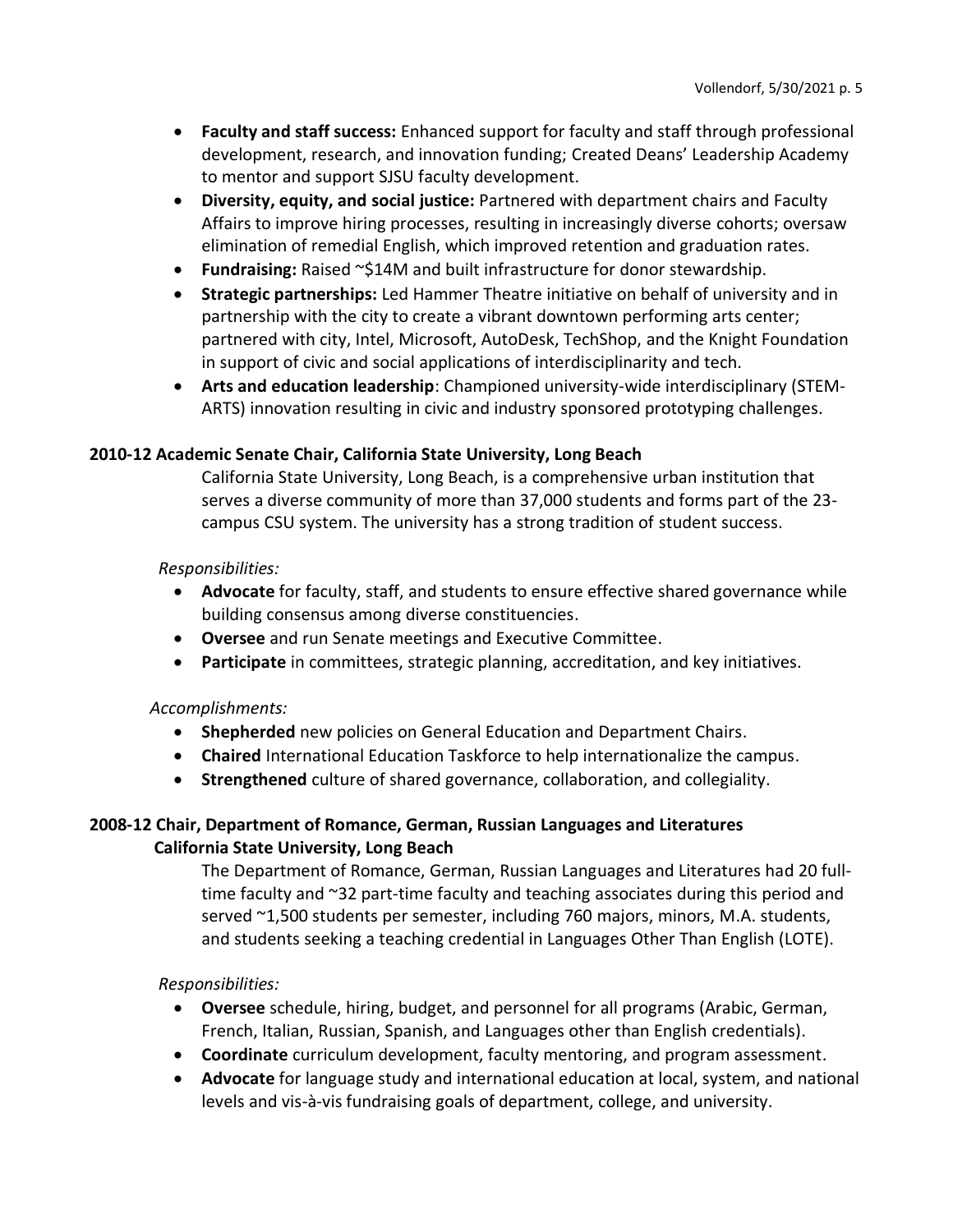### *Accomplishments:*

- **Increased** departmental majors and minors and improve assessment.
- **Established** bilingual teaching program at Virginia Country Club to increase donations to department and establish a culture of mutual respect among club employees.
- **Enhanced** a culture of collegiality and shared governance through creation of a constitution, Advisory Council, and mentoring for junior faculty (all now tenured).

## **2004-06 Director, Summer Institute in Hispanic Languages and Culture University of California, Santa Barbara**

The Hispanic Institute at the University of California, Santa Barbara, is a summer M.A. program serving high school teachers primarily in California. During my tenure, cohorts of 15 students entered annually to earn the M.A. over three years during six-week onsite summer sessions while studying with faculty from UCSB and around the world.

## *Responsibilities:*

- **Direct** program year-round and taught one course during the summer program.
- **Oversee** hiring, evaluations, curriculum, budget, admissions, and programming.
- **Liaise** with Continuing Education and Department of Spanish and Portuguese.

### *Accomplishments:*

- **Enhanced** extra-curricular activities available during summer immersion experience.
- **Improved** communication to enhance student experience and program reputation.
- **Streamlined** curriculum to improve graduation and retention rates.

## **PROFESSIONAL TRAINING (SELECT LIST)**

| Promoting Active Learning Online Microcredential, Association of College and<br>2020<br><b>University Educators</b> |  |
|---------------------------------------------------------------------------------------------------------------------|--|
| <b>Emergency Operations Institutional Training by SenseMakers</b><br>2019                                           |  |
| 2015-16<br>American Leadership Forum Silicon Valley Class XXXVI                                                     |  |
| Crisis Leadership in Higher Education, Harvard Graduate School of Education<br>2014                                 |  |
| Council of Colleges of Arts and Sciences Development for Deans Seminar<br>2014                                      |  |
| Management and Leadership in Education, Harvard Graduate School of Education<br>2011                                |  |

#### **COMMUNITY ENGAGEMENT AND INVOLVEMENT: SELECT LIST**

| $2021 -$  | Board member, Laguna de Santa Rosa Foundation Board                            |
|-----------|--------------------------------------------------------------------------------|
|           | Providing leadership and strategic direction for the Laguna Foundation.        |
| 2019-2020 | Member, Sonoma Corps Steering Committee, Career Technical Education Foundation |
|           | Creating college readiness gap year program for low-income students.           |
| 2016-17   | Member by Invitation, American Leadership Forum Class XVI                      |
|           | Cross-sector leadership capacity building program focused on urbanism.         |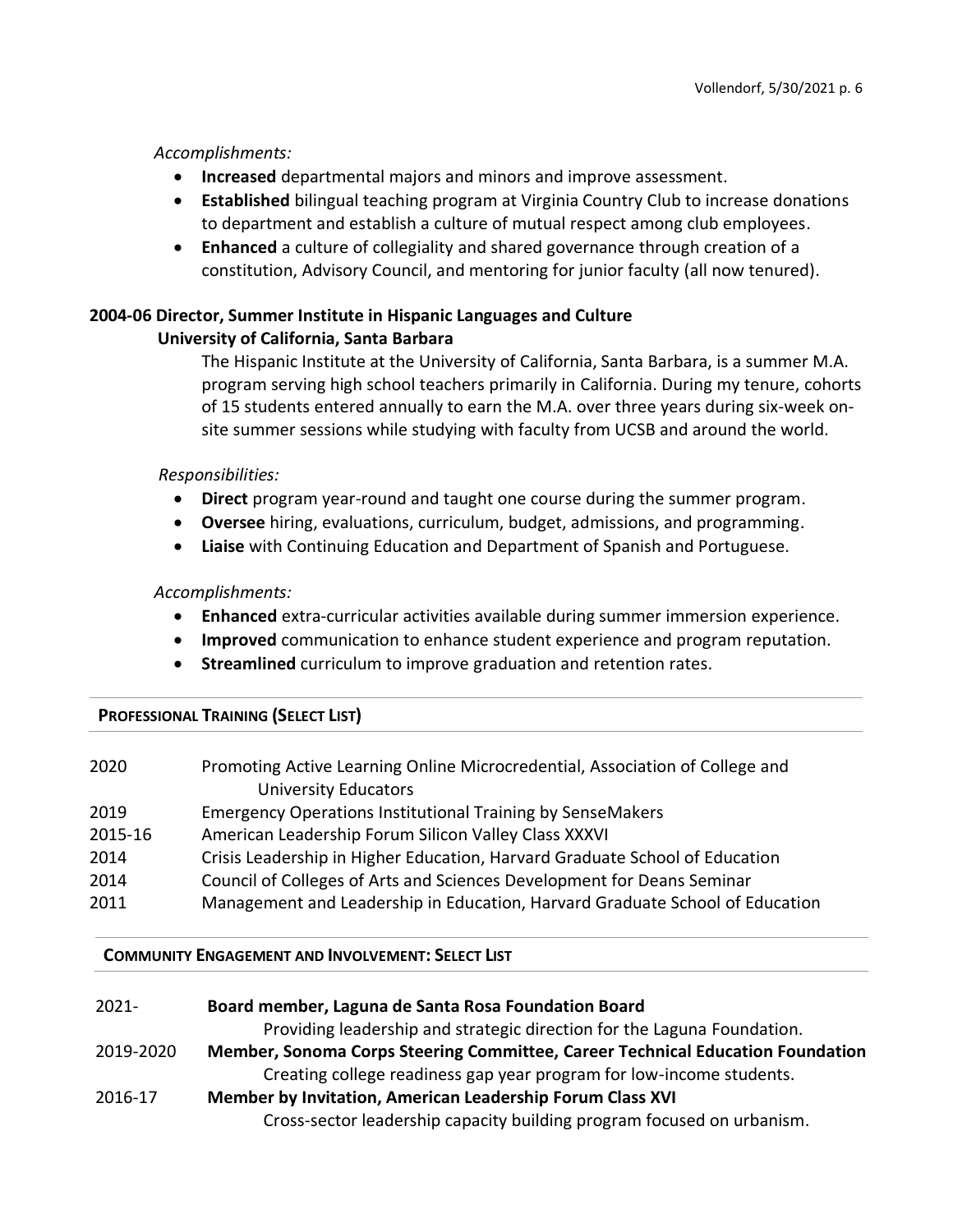| 2015-17   | Board member, Movimiento de Cultura y Arte Latino Americana (MACLA) Board          |
|-----------|------------------------------------------------------------------------------------|
|           | Advisory board to a Latino arts and culture center in downtown San José.           |
| 2016-17   | Member, Institute for Contemporary Art Strategic Planning Committee                |
|           | Participated in 18-month strategic planning process for this mid-size institution. |
| 2016      | Member, Paseo de San Antonio Urban Design Working Group                            |
|           | Group focused on urban design, creative placemaking, and activation.               |
| 2016      | Member, CityDanceSJ Planning Committee with City of San José                       |
|           | Assisted with project planning and implementation.                                 |
| 2014-2016 | Building Public Will for the Arts, City of San Jose Office of Cultural Affairs     |
|           | Member of cohort focused on increasing support for arts and culture.               |
|           |                                                                                    |

### **SERVICE TO THE PROFESSION: SELECT LIST**

| 2020-     | Member, Wildfire Smoke Working Group, California State University<br>Support systemwide guidance for air quality management.            |
|-----------|-----------------------------------------------------------------------------------------------------------------------------------------|
| 2020-     | Member, Business Continuity Affinity Group, California State University                                                                 |
|           | Develop and implement campus business continuity plans.                                                                                 |
| 2020-2021 | Member, Resiliency Framework Review Committee, California State University                                                              |
|           | Review proposals for resilient, environmentally conscious infrastructure.                                                               |
| 2019-2020 | Board member, Voluntary System of Accountability (VSA) Advisory Board                                                                   |
|           | Board jointly chartered by AASCU and APLU to provide vision for new VSA.                                                                |
| 2019-2020 | Member, Council of Public Liberal Arts Colleges (COPLAC) Finance Committee                                                              |
|           | Committee advises on financial models, dues, and budget for COPLAC.                                                                     |
| 2019-2020 | Member, California State University Provosts' Steering Committee                                                                        |
|           | Committee shapes agenda and strategic priorities for 23 campus council.                                                                 |
| 2017-2019 | Member, Modern Language Association Katherine Singer Kovacs Prize Committee                                                             |
|           | Book award committee. Chaired in 2018.                                                                                                  |
| 2017-2020 | Board member, Sonoma State University Foundation Board                                                                                  |
|           | Provides support and advice to Sonoma State's fundraising auxiliary.                                                                    |
| 2017-2020 | Board member, Green Music Center Board                                                                                                  |
|           | Provides programming and fiscal support to SSU's world-class music center.                                                              |
| 2016-2017 | Member, Institute for Contemporary Art Strategic Planning Committee                                                                     |
|           | Participated in 18-month strategic planning process for this mid-size institution.                                                      |
| 2015-17   | <b>Chair, Hammer Theatre Advisory Group (SJSU)</b>                                                                                      |
|           | Committee supports SJSU's operation of the Hammer Theatre Center.                                                                       |
| 2012-17   | Board member, Ira F. Brilliant Center for Beethoven Studies (SJSU) Board                                                                |
|           | Ex-officio board member acting to support all aspects of the Center.                                                                    |
| 2012-2015 | Board member, American Departments of Foreign Languages Executive Board<br>National leadership for humanities education and leadership. |

**PROGRAMMING GRANTS (SELECT LIST)**

2020 STEM Summer Bridge Grant to Sonoma State University, Koret Foundation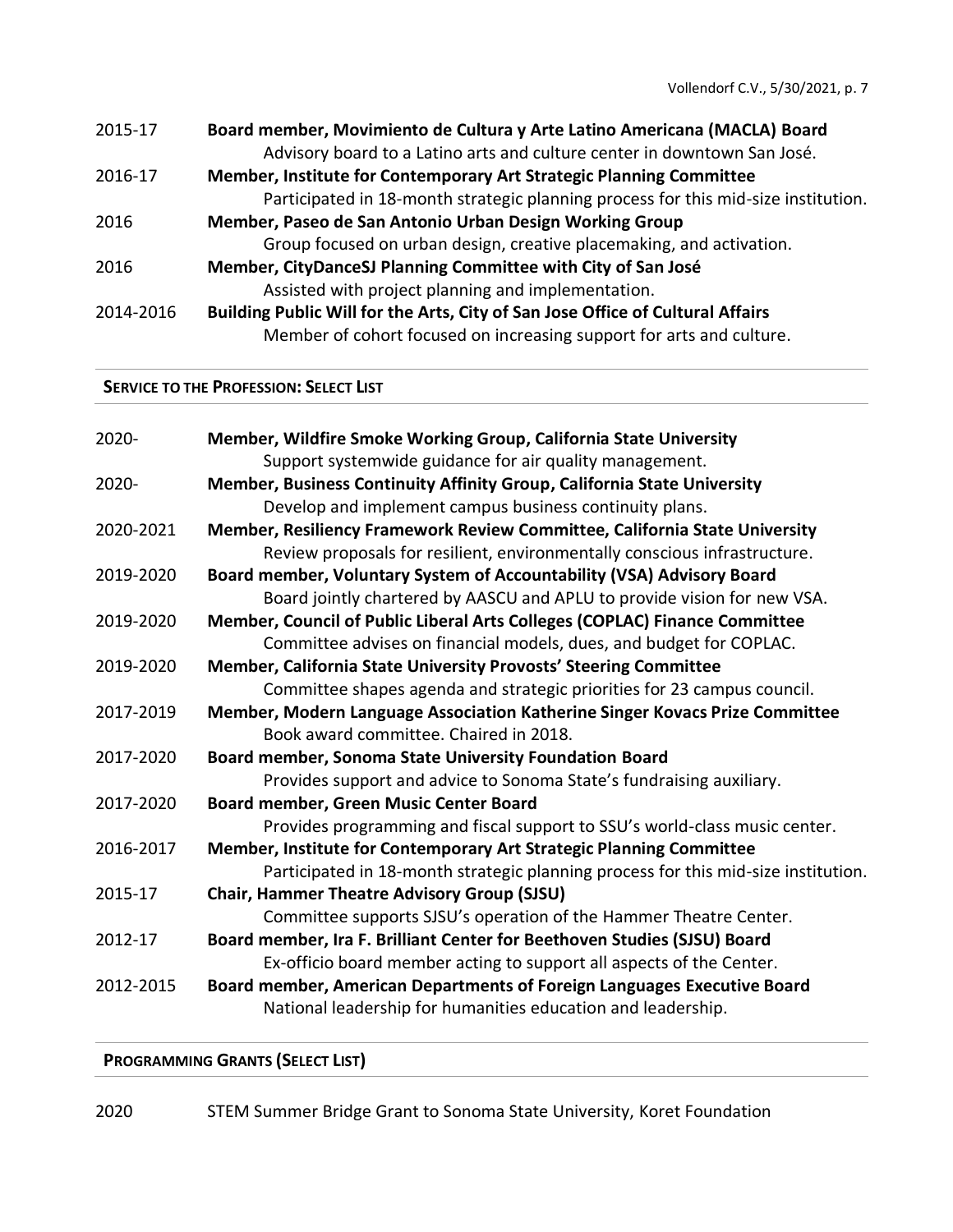| 2020    | Undergraduate Research Grant to Sonoma State University, Koret Foundation               |
|---------|-----------------------------------------------------------------------------------------|
| 2019    | Johnson Foundation Grant for Sonoma State First Generation Student Success              |
| 2016    | Knight Foundation TechShop Activation Grant for San José State Student Success          |
| 2016    | Building Public Will for the Arts, City of San José Grant for Hammer Theatre Activation |
| 2015-17 | Knight Foundation Grant for San José State Hammer Theatre Activation                    |
| 2015-16 | DeVos Institute Capacity Planning Grant for San José State Arts Leadership Program      |

## **LEADERSHIP PRESENTATIONS (TOTAL OF 26): MOST RECENT LISTED**

- 2021 "Academic Continuity: Challenges and Opportunities." Keynote Address. California State University Business Continuity Virtual Conference (January).
- 2019 "Education and Workforce Alignment: Serving Our Region." Sonoma County Alliance. Santa Rosa, CA (September).
- 2019 "Women and Girls in STEM." Community WISE: Women Investing in STEM Equity Salon. Rohnert Park, CA (October).
- 2019 "21<sup>st</sup> Century Graduates." Launch event for Portrait of a Graduate sponsored by Career Technical Education Foundation at Santa Rose Junior College. Santa Rosa, CA (September).
- 2018 "Safety, Health, and Wellness in Times of Crisis." Presented with Joyce Lopes. University Leadership Summit, Westlake Village, CA (February).

## **SCHOLARLY FIELD OF SPECIALIZATION**

Primary field of scholarly specialization is women's cultural and literary history in early modern Spain and colonial Latin America, including literature, Inquisition cases, and convent history. Areas of interest include gender violence, social justice, Atlantic history, and historical memory studies.

## **RESEARCH AND TEACHING AWARDS AND GRANTS (SELECT LIST)**

| 2017 | Josephine Roberts Award for Scholarly Edition, Society for the Study of Early Modern<br>Women |
|------|-----------------------------------------------------------------------------------------------|
| 2010 | Collaborative Research Award, Society for the Study of Early Modern Women                     |
| 2004 | Florence Howe Award for Feminist Scholarship, MLA Women's Caucus                              |
| 2004 | Career Development Chair Research Award, Wayne State University                               |
| 2002 | Andrew W. Mellon Short-Term Fellowship, The Huntington Library                                |
| 2002 | Board of Governors Faculty Recognition Award, Wayne State University                          |
| 2001 | President's Award for Excellence in Teaching, Wayne State University                          |
| 2000 | Ahmanson-Getty Postdoctoral Fellowship, UCLA, Clark Memorial Library                          |
| 1999 | Monticello College Foundation Fellowship, The Newberry Library                                |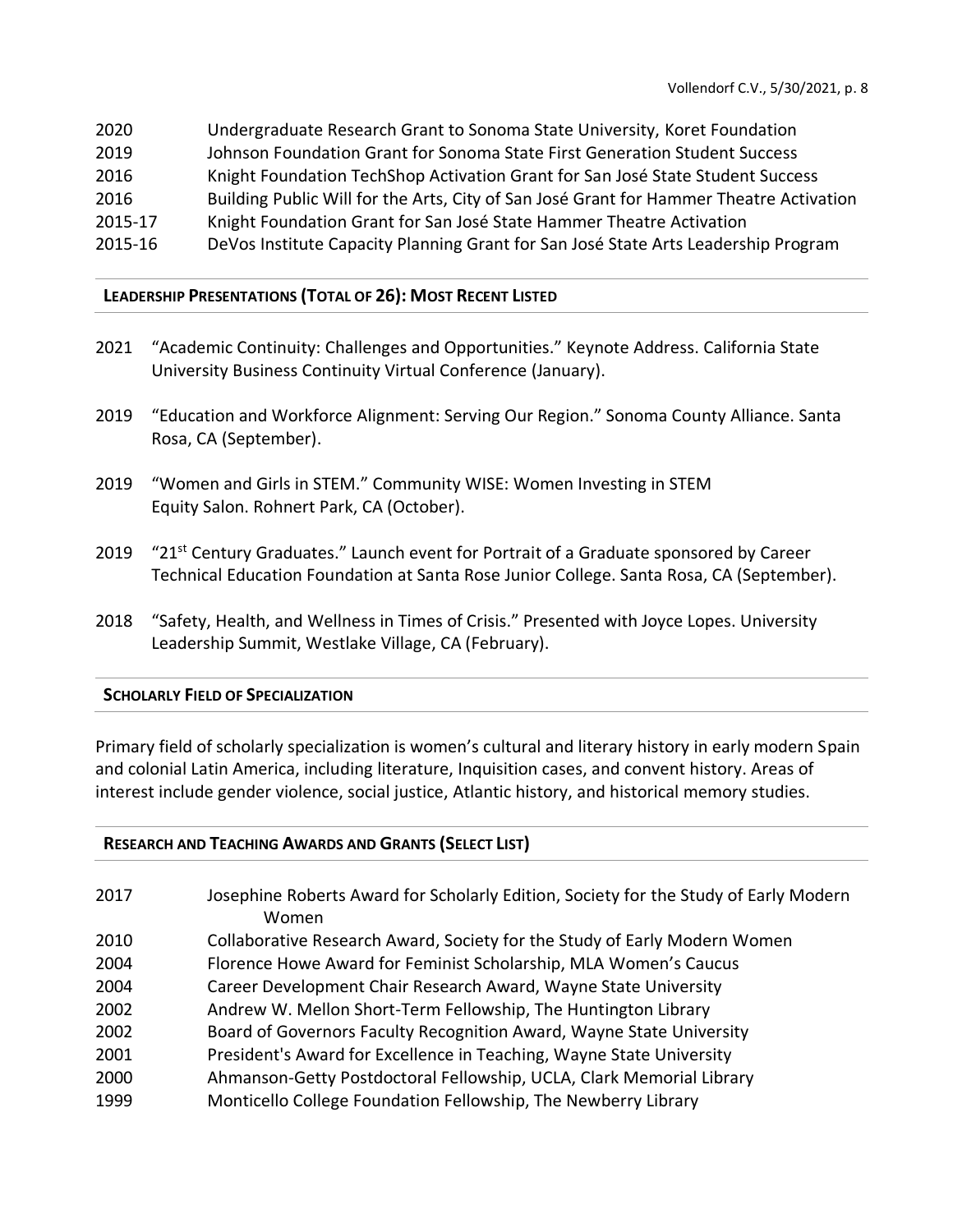### **BOOKS (MONOGRAPHS)**

- 2005 *The Lives of Women: A New History of Inquisitional Spain.* Nashville: Vanderbilt University Press (July).
- 2001 *Reclaiming the Body: María de Zayas's Early Modern Feminism***.** University of North Carolina Studies in Romance Languages and Literatures. University of North Carolina Press (July).

### **BOOKS (EDITED)**

- 2016 *Women Playwrights of Early Modern Spain*. Critical intro. with Nieves Romero-Díaz. Trans. Harley Erdman. The Other Voice in Early Modern Europe Series. Toronto: Iter Academic Press, University of Toronto (October).
- 2015 Teaching Cervantes's Don Quixote. 2<sup>nd</sup> edition. Edited with James A. Parr. NY: Modern Language Association of America (June). Co-authored introduction + wrote chapter.
- 2013 *Theorising the Ibero-American Atlantic.* Edited with Harald Braun. Leiden, Netherlands: Brill (October). Co-authored introduction + co-authored chapter.
- 2009 *Women, Religion, and the Atlantic World (1600-1800).* Edited with Daniella Kostroun. Toronto: University of Toronto Press (July). Co-authored introduction + co-authored chapter.
- 2006 *Literatura y feminismo en España: s. XV - XXI.* Ed. and coord., Lisa Vollendorf. Barcelona: Icaria (February). Revised edition of *Recovering Spain's Feminist Tradition.*
- 2001 *Recovering Spain's Feminist Tradition***.** Ed., intro., and chapter, Lisa Vollendorf. NY: Modern Language Association of America (November).

#### **REFEREED CHAPTERS AND ARTICLES (TOTAL OF 35): MOST RECENT LISTED**

- 2016 "Introduction." Co-authored with Nieves Romero-Díaz. *Women Playwrights of Early Modern Spain.* Trans. Harley Eardman. Toronto: Iter Academic Press, University of Toronto. 1-27.
- 2015 "The Instructor's Library." Co-authored with James A. Parr. *Teaching Cervantes's* Don Quixote. 2<sup>nd</sup> edition. NY: Modern Language Association of America. 1-31.
- 2015 "Reading Gender in *Don Quixote." Teaching Cervantes's* Don Quixote. 2nd edition. NY: Modern Language Association of America. 71-77.
- 2013 "Cartographie des études de genre dans l'Atlantique ibéro-américain à l'aube des temps modernes*." L'Atlantique comme pont.* Presses Universitaires Blaise Pascal. 81-96.